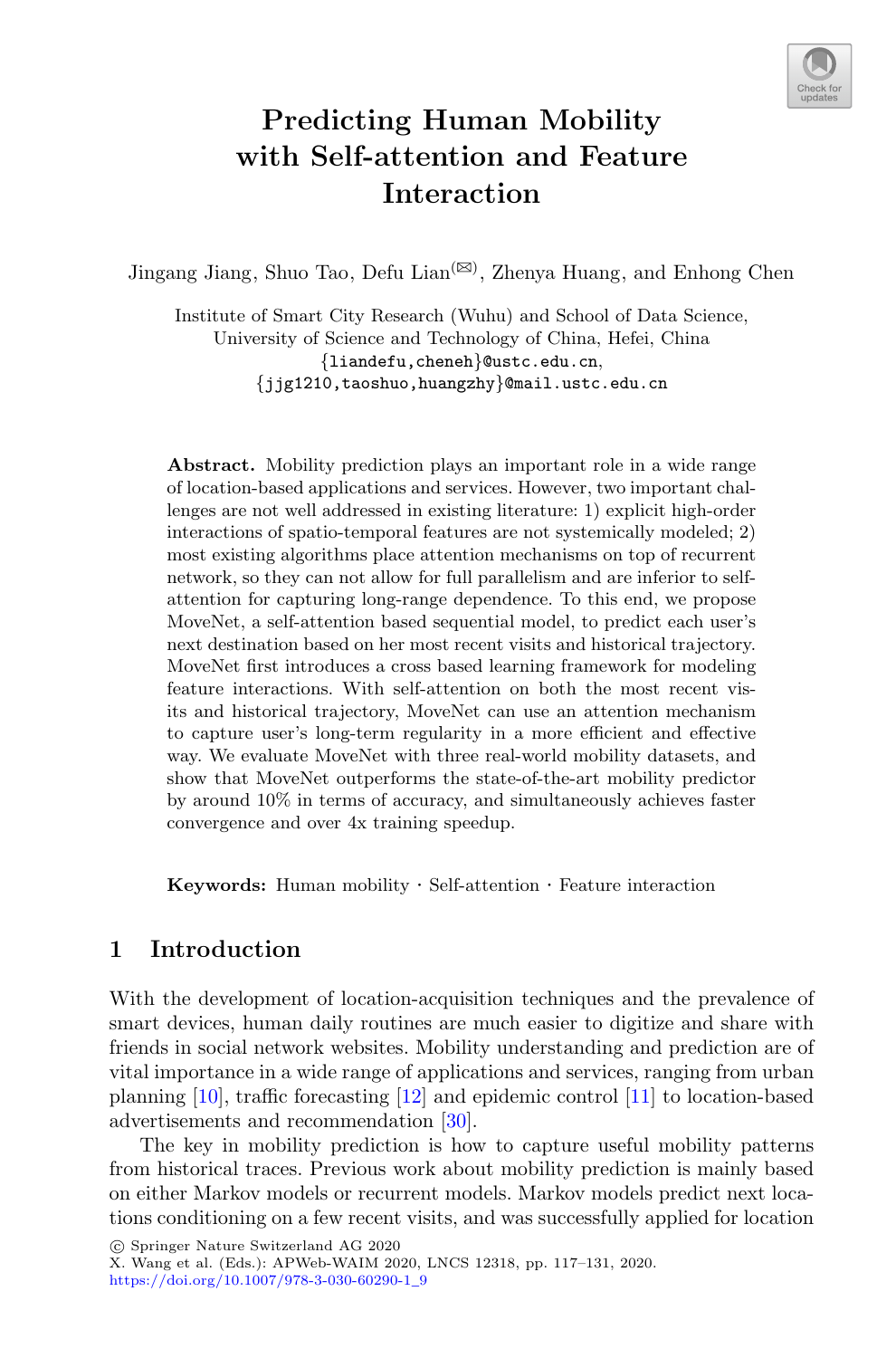prediction in GPS trajectories [\[1\]](#page-12-0), cell tower traces [\[20](#page-13-3)] and check-in traces [\[7,](#page-12-1)[13\]](#page-13-4). The finding in these work is that pattern frequency determines the order of Markov models, so they are strongly correlated with pattern-based methods [\[18\]](#page-13-5). In practice, whatever type of dataset is available, Markov models with Kneser-Ney smoothing [\[3](#page-12-2)] or hierarchical Pitman-Yor Process [\[22](#page-13-6)] models are used, because they integrate different orders of models. Regarding cell tower traces, 93% human movements can be predicted based on sequential patterns [\[20](#page-13-3)], but for social check-ins, mobility predictability is much lower [\[15](#page-13-7)]. This is because users often check in unseen locations, while Markov models fail to predict in this case. Leveraging sequential recommendation techniques, Factorizing Personalized Markov Chain (FPMC) [\[4](#page-12-3)] and Personalized Ranking Metric Embedding (PRME) [\[6](#page-12-4)] are adapted to learn location transitions with distributional representation. Although they can deal with the prediction of unseen locations, these methods sometimes perform worse than Markov models, due to not well capturing sequential patterns. One of underlying reasons may lie in the BPR loss, which does not perform as well as expected in recommendation tasks [\[14\]](#page-13-8).

The success of recurrent neural networks (RNN) in language modeling motivates researchers to apply RNN-like models for mobility prediction. The pioneer work in [\[24](#page-13-9)] separately models short-term sequential contexts and long-term sequential contexts, by replacing (factorizing) Markov models with RNN models and performing optimization with respect to the sampled softmax functions. Spatio-temporal statistics between consecutive visits are also put into the gate functions to control information flow [\[28](#page-14-1)]. To further model long-range dependence in long-term sequential contexts, attention mechanisms are applied on top of RNNs  $[5]$  $[5]$ .

Among these existing works, two important challenges are not well addressed. First, spatio-temporal features generally include location id and time id, and lack consideration for the influence of explicit high-order interaction between features. This may help to distinguish mobility modeling from sequential recommendation and may lead to the improvements of mobility prediction. Second, recurrent networks are time-consuming to train particularly for long sequences and can not be comparable to self-attention mechanisms for capturing long-range dependence according to [\[23](#page-13-10)].

To this end, we propose MoveNet, a self-attention based sequential model, to predict movements based on both the most recent visits and the whole historical trajectory. MoveNet first embeds spatial-temporal information of check-ins, including user, time and location, and then models high-order interactions of spatial-temporal feature in the most recent visits based on a cross-based learning framework  $[16]$ . Following that, we apply self-attention to the embedding representations of the most recent visits to capture short-term preference and to the embedding of the whole historical trajectory to capture long-term regularity. Long-term regularity in the current context is then extracted by an attention mechanism, by considering representation of the most recent visit from self attention as query, and representations of the historical trajectory as memory. In order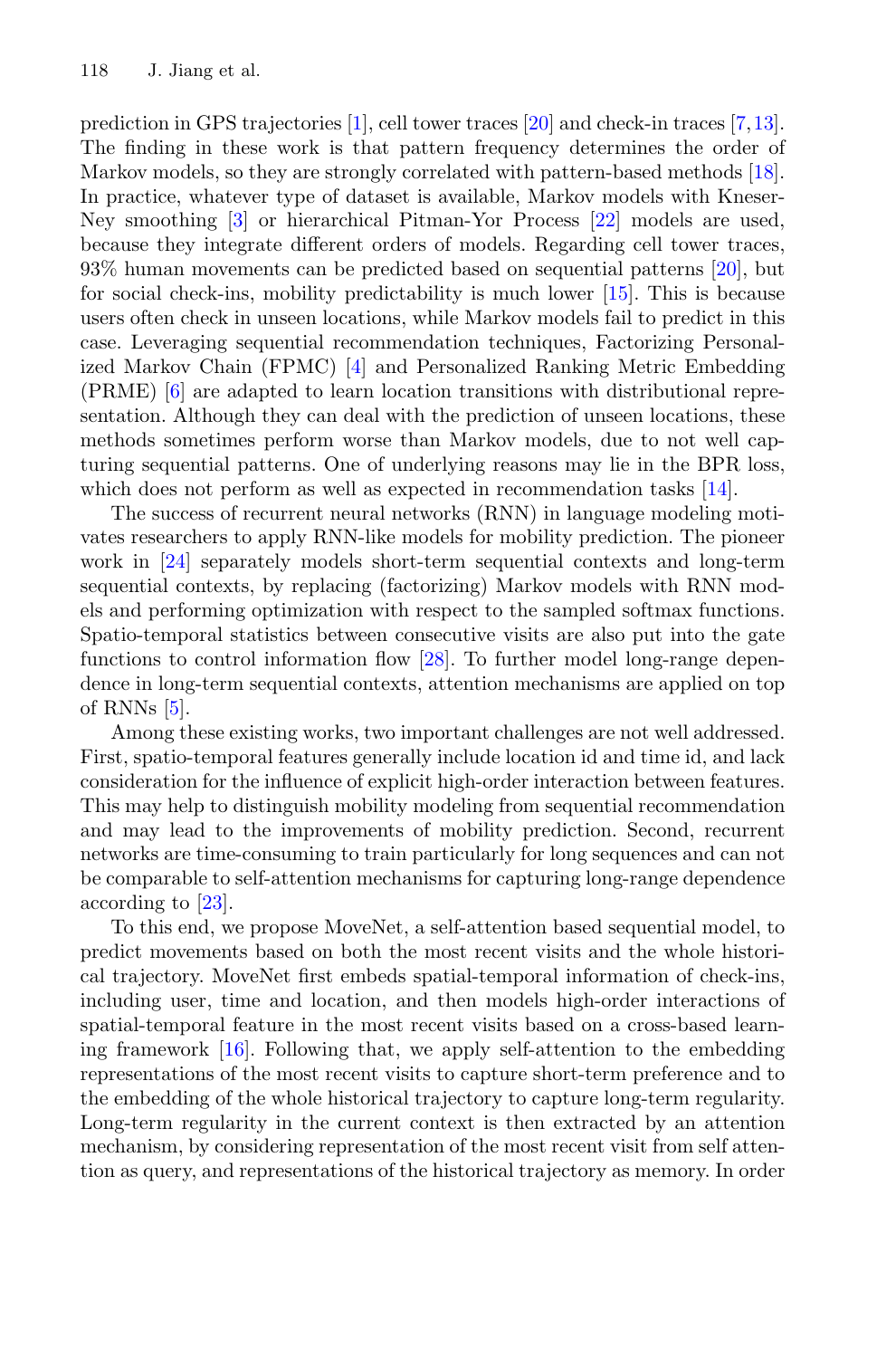to promote efficiency, only the last  $k$  representations in the historical trajectory are used for attention, but this does not lead to large performance degradation.

The contributions can be summarized as follows:

- We propose a self-attention based sequential model for predicting user movements, which promotes efficiency and effectiveness of processing lengthy historical trajectories by allowing for full parallelism and capability of modeling long-range dependence.
- We model high-order interactions of spatio-temporal features based on a cross-based learning framework, so that user-location, location-time, usertime interactions can be naturally incorporated. This framework is very general, so it is possible to integrate more useful features of locations and contexts.
- We conduct extensive experiments by evaluating MoveNet on three real-world check-in datasets. The results show that MoveNet not only can outperform the SOTA predictor by about 10%, but is also faster than the SOTA predictor in terms of empirical convergence and running time cost. Moreover, the effect of self-attention and high-order interaction modeling has been verified.

#### **2 Related Works**

In computer science, mobility can be predicted based on Markov models, machine learning models, sequence pattern mining, and recurrent networks.

Ashbrook and Starner applied second-order Markov model to predict future movement after automatically clustering the GPS trajectories into meaningful location sequences[\[1](#page-12-0)]. Song et al. reported empirical evaluation results of location predictors on WiFi mobility data, and observed that second-order Markov model performed best [\[21\]](#page-13-12). Chen et al. investigated variable-order Markov model for next location prediction [\[2](#page-12-6)]. Lian et al. utilized Markov models with Kneser-Ney smoothing to predict next check-in location [\[13](#page-13-4)] and Gao et al. applied Pitman-Yor process to seamlessly integrate different orders of Markov models [\[8](#page-12-7)]. To model long-term dependence between locations, Mathew et al. trained a Hidden Markov Model for each user [\[17](#page-13-13)]. Markov models are closely correlated with frequent sequential pattern mining, since transitions with large probability may correspond to frequent sequential patterns. Therefore, several sequential pattern mining based methods [\[18,](#page-13-5)[27](#page-14-2)] are proposed, which first extract frequent patterns and predict next location based pattern matching. Treating next location as classes, mobility prediction can be cast into multi-class classification problem [\[19](#page-13-14)]. Input features are usually sparse, so such models also suffer from low prediction accuracy of unseen locations.

To better deal with the prediction of unseen locations, personalized transition probability are factorized based on pairwise interaction tensor factorization  $[4,29]$  $[4,29]$  $[4,29]$  or metric embedding  $[6]$  $[6]$  so that locations are represented by distributional representation. To capture long-range dependence between visits, recurrent networks such as LSTM or GRU are used to model location sequences [\[24\]](#page-13-9). The problem of gradient vanish in recurrent networks restricts the capability of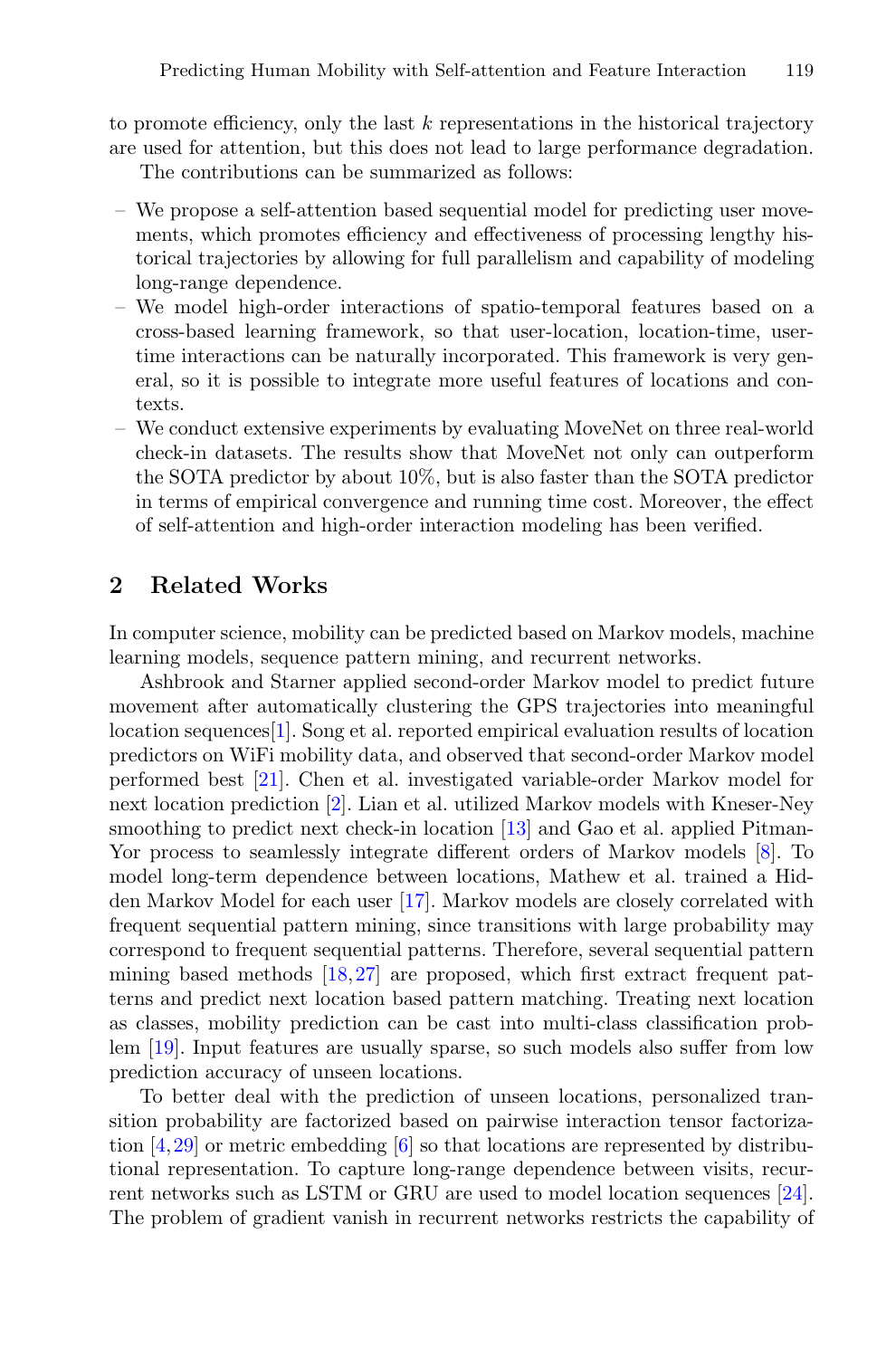capture long-term dynamics. Therefore, this work splits historical trajectories into long-term contexts and short-term contexts, and use RNN for short-term contexts and GRU for long-term contexts. To further address the gradient vanish problem, attention mechanisms are usually applied on top of LSTM when modeling long-term context [\[5\]](#page-12-5). In order to capture the periodicity in the long-term trajectory pattern, Gao et al. proposed a variational attention mechanism [\[9\]](#page-13-15). achieving higher accuracy of mobility prediction.

# **3 Preliminary**

In this paper, we study the mobility prediction problem in the sparse check-in datasets. In the check-in dataset, a user's check-in sequence is  $T^u = q_1 \rightarrow q_2 \rightarrow$  $\cdots \rightarrow q_n$ , where  $q_i = (u, t_i, l_i)$  denotes a check-in record, indicating a user u checked in a location  $l_i$  at time  $t_i$ . Note that the check-in sequence is subject to chronological order. That is, for any two check-in two records  $q_i$  and  $q_j$  with  $i < j$ , we have  $t_i < t_j$ . Since users selectively issue check-ins when he visited/stayed at some locations due to privacy concerns, the time intervals between consecutive check-ins are usually not even. Therefore, we split each user's check-in sequence into multiple sessions, such that the time interval between consecutive sessions are larger than a given threshold  $\Delta t$ . In a formal way,  $\tilde{T}^u = S_1^u \rightarrow S_2^u \rightarrow \cdots$  $S_m^u$ , where m is the number of sessions and  $S_i^u = q_{i_1} \rightarrow \cdots \rightarrow q_{i_{k_i}}$  of length  $k_i$ denotes the *i*-th session, being a sub-sequence of  $T^u$ . The problem of mobility prediction is defined as follows:

**Definition 1 (Mobility Prediction).** *Given the most recent incomplete ses* $sion S_m^u = q_{m_1} \rightarrow q_{m_2} \rightarrow \cdots \rightarrow q_{m_j}$  and the historical sessions  $S_1^u \rightarrow S_2^u \rightarrow$  $\cdots \rightarrow S_{m-1}^u$  *of a user* u, predict the next location  $l_{m_{j+1}}$  at which the user will *check in.*

Note that such a definition can be applied for mobility prediction with continuously-recorded trajectories, like GPS trajectories. This is because mobility prediction is usually conducted on sequence of stay points[\[1\]](#page-12-0) while time intervals between consecutive stay of points are also not even.

# **4 MoveNet**

The whole framework of MoveNet is shown in Fig. [1,](#page-4-0) where we model historical sessions and the most recent session separately.

The goal of modeling historical sessions is to capture long-term regularity. Consequently, the historical sessions are concatenated as the whole trajectory and then fed into a spatial-temporal embedding module. After being concatenated with user embedding, they are further fed into a self-attention module, yielding a sequence of check-in representations with long-range dependence encoded. To improve efficiency, we only use the representations for the last  $k$ check-ins as memory slots for subsequent attention use. This is also motivated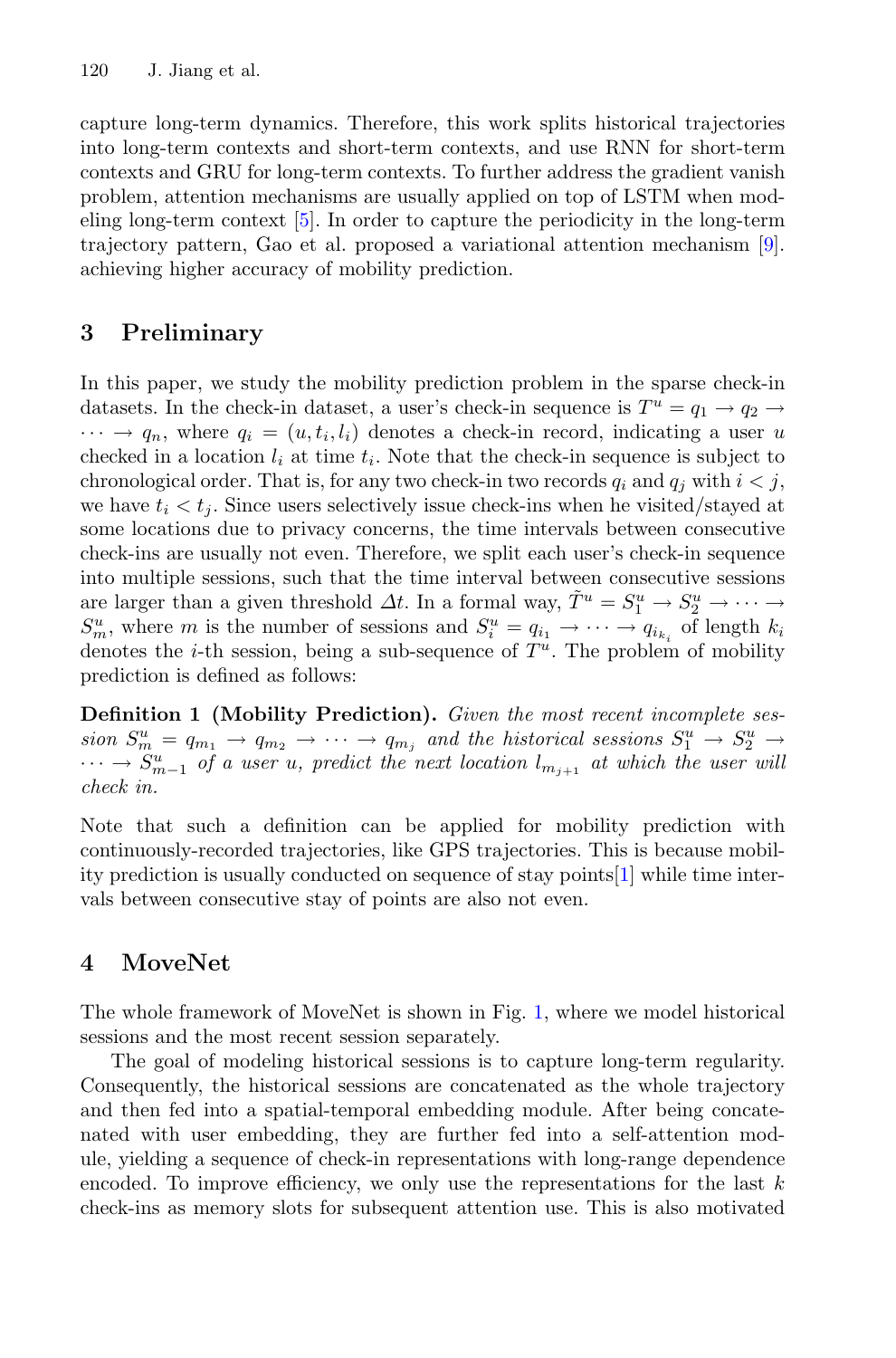

<span id="page-4-0"></span>**Fig. 1.** Framework of MoveNet

by the observation that using the representations of the whole historical trajectory only leads to a very small improvement.

The objective of modeling the trajectory in the most recent session is to capture short-term user preference. As such, the trajectory in the most recent session is first embedded, and then fed together with user embedding into the feature interaction modeling module, in order to capture high-order interaction of spatial-temporal features. Note that the feature interaction modeling module is not applied in the former part, because it is more time-consuming than simple operators and attention mechanism may be a better practice for capturing longterm regularity. The most recent sequence of check-in representation is then fed into the masked self-attention module to capture sequential dependence. Here, the mask is used out of causality concerns, i.e., considering the first  $j$  items to predict the  $(j+1)$ -th check-in location. Following that, each check-in representation in the most recent trajectory attends over  $k$  memory slots obtained from modeling historical sessions. Being concatenated with the attended representations, each check-in representation is then used in the softmax layer for multi-class classification.

#### **4.1 Spatial-Temporal Embedding**

For check-in locations, we denote by  $L \in \mathbb{R}^{N \times d}$  the location embedding matrix. For check-in time, we first convert it to a tuple (hour of day, weekend or not) and denote by  $\mathbf{T} \in \mathbb{R}^{48 \times d}$  the time embedding matrix. For each user, we do not have her any side information, so each user is embedded with the embedding matrix  $U \in \mathbb{R}^{M \times d}$ . Note that the same dimension of embedding matrices is required in the feature interaction modeling module. Since each check-in location is attached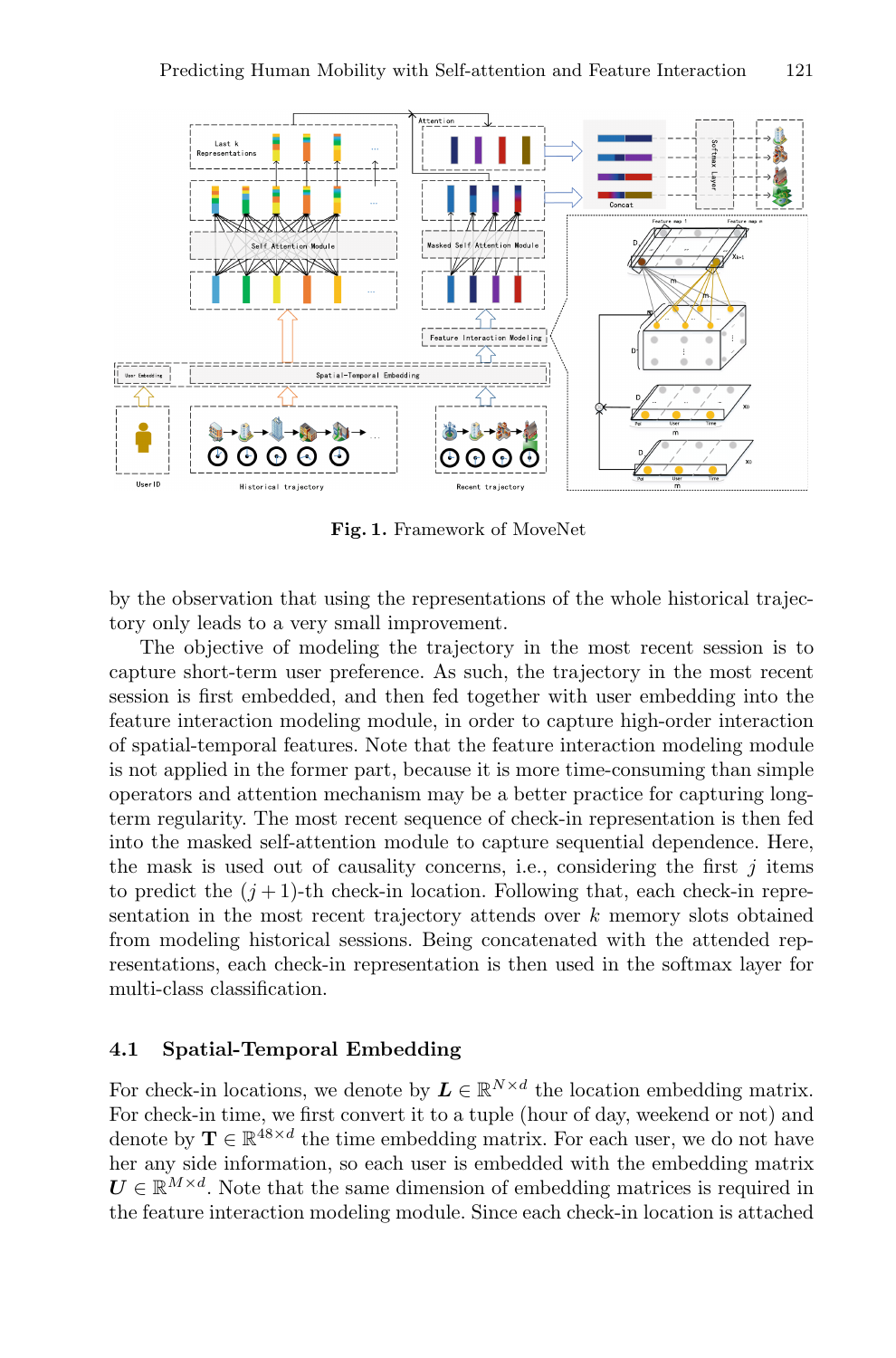with a GPS position, it is also possible to represent each GPS position with a vector, such that a metric value between any two vectors can approximate their sphere distance. However, we do not observe any significant improvements and do not take them into account. Moreover, we will use self-attention for capturing long-range dependence, and usually incorporate positional embedding for encoding relative order information. However, we do also not observe any significant improvements and thus not take them into account.

#### **4.2 Self-attention Module**

In the SOTA mobility predictor [\[5\]](#page-12-5), RNNs like LSTM and GRU are used to process input sequences. However, the capacity of learning long-range dependencies is limited, and its sequential processing style makes it less efficient and less parallelizable. With the great success of Transformer in machine translation, self-attention has been applied to various sequential processing tasks, due to the advantages of capturing long-range dependence and fully parallelizable.

The basis of self-attention is the scaled dot-product attention, which is defined by [\[23](#page-13-10)] as follows:

$$
Attention(Q, K, V) = softmax\left(\frac{QK^{\top}}{\sqrt{d}}\right)V
$$
\n(1)

where  $Q, K, V$  represent queries, keys and values, respectively. The attention layer computes a weighted sum of values in  $V$ , where the weight reflects the similarity of each query to keys.  $\sqrt{d}$  is a scale factor to avoid overly large values of inner product.

Assume the self-attention module takes  $\mathbf{X} \in \mathbb{R}^{n \times d}$ , a sequence of *n* representations as input, which is obtained from either direct concatenation or the feature interaction modeling module, and convert it into the query, key, value matrices via linear projections. In particular, the output of the self-attention module is calculated by

$$
Y = SA(X) = \text{Attention}\left( XW^{Q}, XW^{K}, XW^{V} \right) \tag{2}
$$

where  $W^Q, W^K, W^V \in \mathbb{R}^{d \times d}$  are projection matrices. Unlike self-attention in the Transformer, we don't use multi-head attention, since we do not observe benefit of using more than one head.

Following the Transformer, we feed the output of self-attention into a feedforward network (FFN) to encode a non-linearity transformation following weighted summation. When applied on  $Y_j$ , the j-th row of Y, FFN produces the following output:

$$
Z_j = \text{FFN}(Y_j) = \text{ReLU}(Y_i W^{(1)} + b^{(1)}) W^{(2)} + b^{(2)},
$$
\n(3)

where  $W^{(1)} \in \mathbb{R}^{d \times 4d}$ ,  $W^{(2)} \in \mathbb{R}^{4d \times d}$ ,  $b^{(1)} \in \mathbb{R}^{4d}$ ,  $b^{(2)} \in \mathbb{R}^{d}$ . Here each representation is first transformed into a 4-times larger space and is then transformed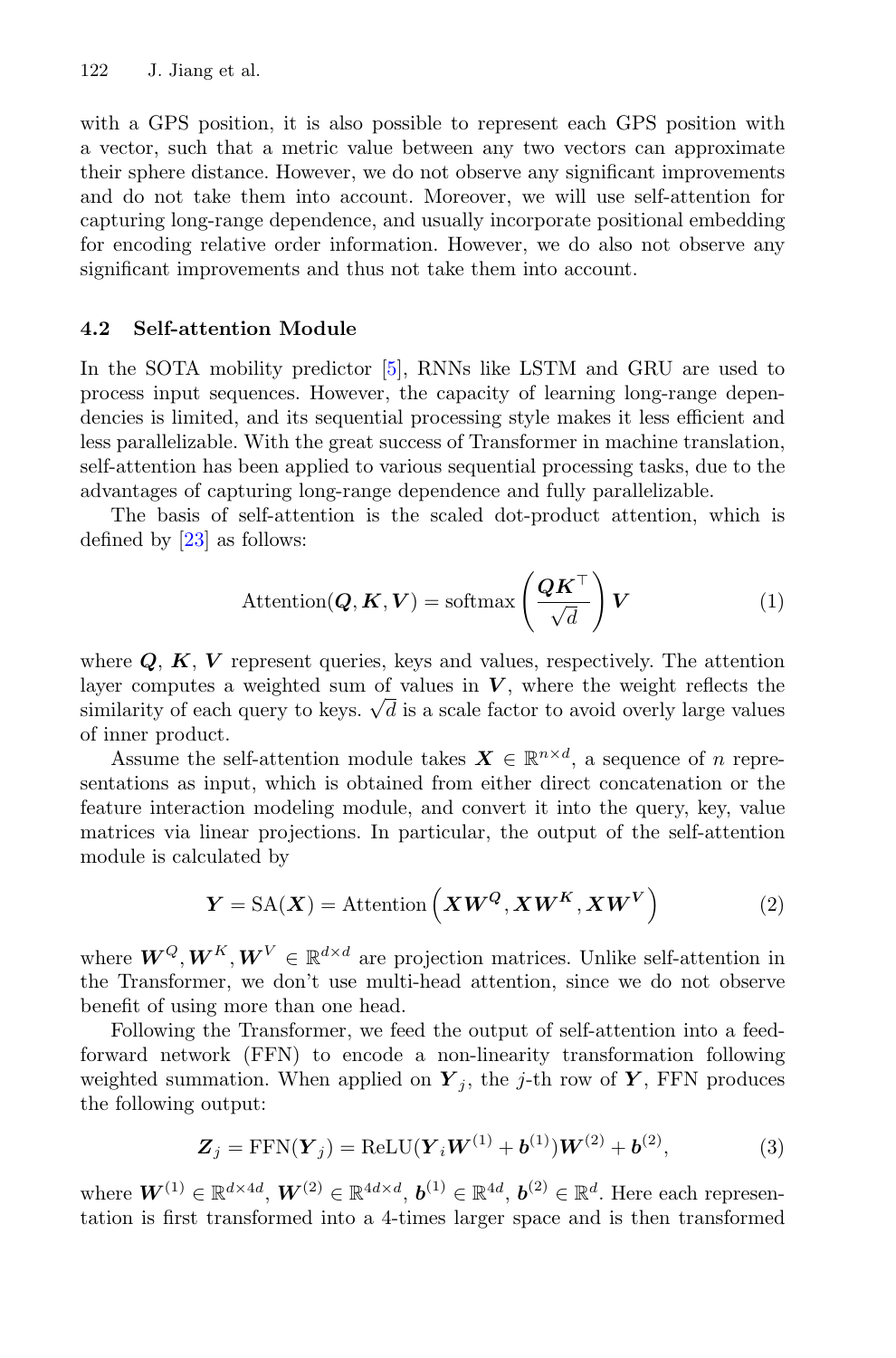back after applying the ReLU activation. Note that the linear transformations are the same at different positions.

**Causality.** When the self-attention module is employed in modeling the most recent session, causality should be imposed, such that future check-ins can not be used for computing representation of the current one. However, this is easy to implement by incorporating mask into self-attention of sequence.

**Stacking.** Through the transformation of self-attention and feed-forward network,  $Z_i$  aggregates representation of all sequentially-dependent check-ins. It might be useful to learn more complex dependence by applying multiple selfattention blocks, each of which consists of self-attention and feed-forward network. Note that parameters in feed-forward network are varied from block to block. Moreover, in order to stabilize and speed up the model training, we perform the following operations

$$
f(x) = \text{LayerNorm}(x + \text{Dropout}(\text{Sublayer}(x)))
$$
 (4)

where  $\text{Sublayer}(x)$  denotes self-attention or feed-forward network and LayerNorm $(x)$  denotes layer normalization.

#### **4.3 Feature Interaction Modeling**

In the STOA mobility predictor [\[5\]](#page-12-5), embedding vectors are directly concatenated, without considering high-order interaction of these vectors. This may greatly affect the accuracy of mobility prediction. According to our empirical observations, as shown in Fig. [2,](#page-10-0) feeding user embedding together with spatial-temporal embedding into the self-attention module performs better than concatenating it with the outputs of the self-attention module. Therefore, the feature interaction modeling module takes user embedding, location embedding and time embedding as input, and should take both second-order and third-order interactions into account. Motivated by the cross-based learning framework [\[16](#page-13-11)], we transform the feature matrix  $\mathbf{X}^0$ , which stacks three embedding vectors by row, into  $X<sup>1</sup>$  and  $X<sup>2</sup>$  of the same shape through the following equations:

$$
\mathbf{X}_{h,*}^{1} = \sum_{i=1}^{3} \sum_{j=1}^{3} W_{ij}^{h,1} \left( \mathbf{X}_{i,*}^{0} \circ \mathbf{X}_{j,*}^{0} \right),
$$
  

$$
\mathbf{X}_{h,*}^{2} = \sum_{i=1}^{3} \sum_{j=1}^{3} W_{ij}^{h,2} \left( \mathbf{X}_{i,*}^{0} \circ \mathbf{X}_{j,*}^{1} \right),
$$
 (5)

where  $\mathbf{X}_{h,*}^1$  denotes the *h*-th row of  $\mathbf{X}^1$ ,  $\mathbf{W}^{h,1}$ ,  $\mathbf{W}^{h,2} \in \mathbb{R}^{3 \times 3}$  denote the parameter matrices of the second-order and third-order interactions respectively.  $\circ$ represents the Hadamard product, i.e., element-wise multiplication between two vectors. Here, *X*<sup>1</sup> captures second-order interaction between any two of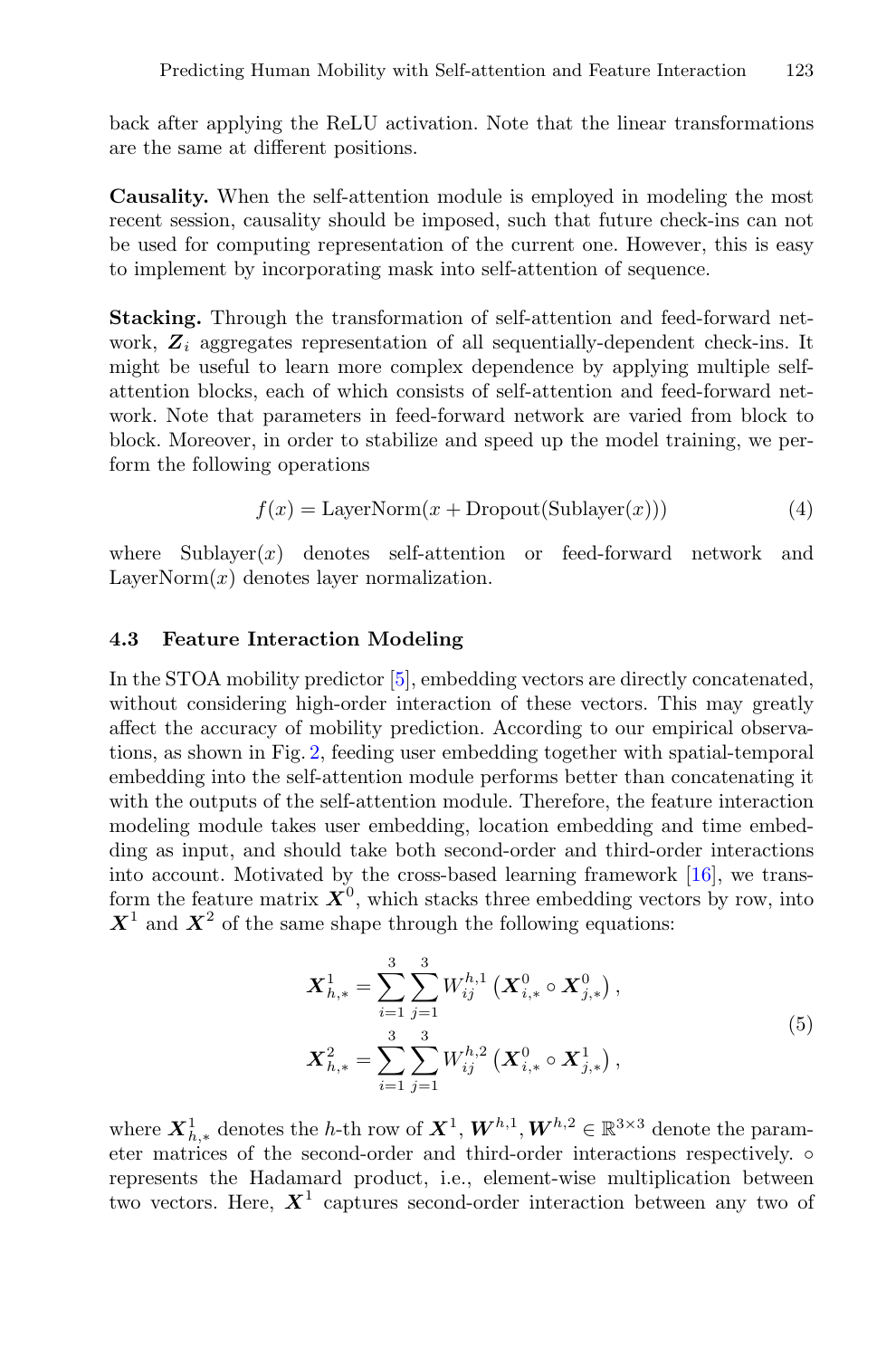three embedding vectors, and  $\mathbf{X}^2$  captures third-order interactions among three embedding vectors.

As shown in Fig. [1,](#page-4-0) the calculation of  $X^a$ ,  $a = \{1, 2\}$  can be achieved by two steps. First, introduce a 3-order tensor  $O^a \in \mathbb{R}^{3 \times 3 \times d}$ , which consists of the outer products of  $\mathbf{X}^{a-1}_{*,f}$  and  $\mathbf{X}^0_{*,f}$  for each dimension f, s.t.  $1 \le f \le d$ . By regarding  $\overline{O}^a$  as an image of size  $3 \times 3$ ,  $X^a$  is then obtained by applying convolution on the image with  $W^{h,a}$  as a filter.

#### **4.4 Attention and Predict**

In this section, we discuss how to aggregate short-term preference with long-term regularity and how to train the parameters. Motivated by [\[5\]](#page-12-5), we will apply use the attention mechanism for this task, by considering the check-in representation of the recent trajectory as query, and the check-in representations of the historical trajectory as memory slots. It is worth mentioning that we use only the last  $k$ historical representations. Denoting by  $\mathbf{Z}_{i}^{(q)}$  the representation of the last checkin  $q_j$  of the most recent trajectory, and by  $\mathbf{Z}_i^{(v)}$  the representation of the *i*-th check-in in the historical trajectory.

$$
\boldsymbol{V}_{j} = \sum_{i} \frac{\exp\left(\langle \boldsymbol{Z}_{j}^{(q)}, \boldsymbol{Z}_{i}^{(v)} \rangle\right)}{\sum_{i'} \exp\left(\langle \boldsymbol{Z}_{j}^{(q)}, \boldsymbol{Z}_{i'}^{(v)} \rangle\right)} \boldsymbol{Z}_{i}^{(v)}
$$
(6)

where  $\langle x, y \rangle$  denotes dot product between vector x and y.  $V_j$  is then concatenated with  $\mathbf{Z}_{i}^{(q)}$ , and passed it into a fully connected network for prediction. We then use the cross-entropy loss for parameter optimization.

# **5 Experiments**

We will evaluate the proposed algorithm with three check-in datasets, reporting results of the comparison with competing baselines, ablation study and sensitivity analysis.

#### **5.1 Datasets**

The three datasets are Foursquare check-in datasets in different cities or at different periods. Table [1](#page-8-0) summarizes dataset statistics. Note that the NYC-1 dataset [\[5\]](#page-12-5) spans from Feb. 2010 to Jan. 2011, while both the NYC-2 dataset and the TKY dataset [\[25\]](#page-13-16) span from Apr. 2012 to Feb. 2013. These data are the check-in information actively shared by users on the website, including user ID, timestamp, GPS location and poi ID.

Following [\[5](#page-12-5)], we split the trajectory into multiple sessions by setting time interval  $\Delta t = 72$  hours and then filter out sessions with less than 5 records and users with less than 5 sessions. We then use the first 80% sessions as the training set and the left 20% sessions as the testing set.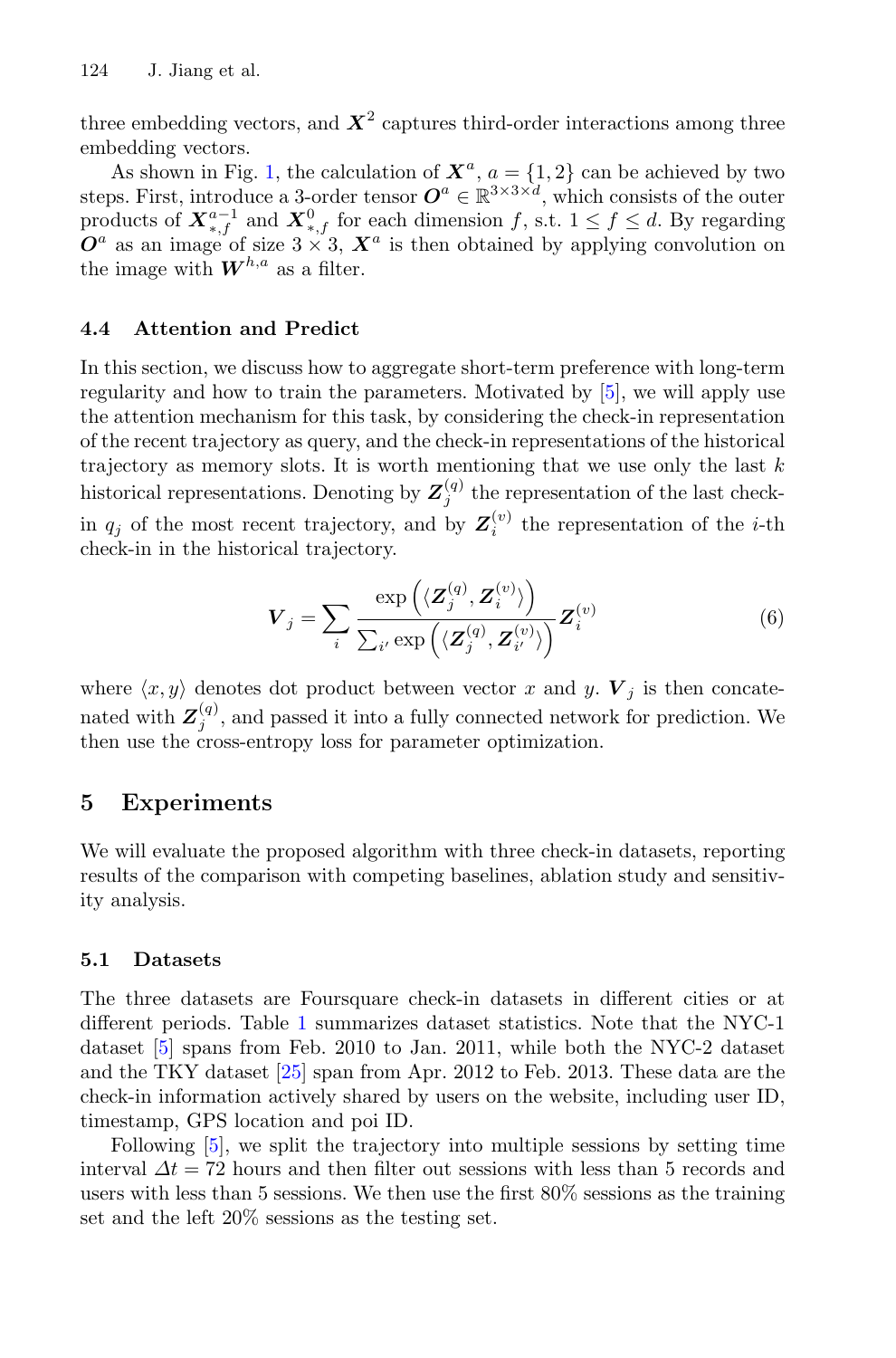<span id="page-8-0"></span>

|            | City             |     | Users   Check-ins   POIs |        |
|------------|------------------|-----|--------------------------|--------|
|            | $NYC-1$ New York | 886 | 82.575                   | 10,497 |
|            | $NYC-2$ New York |     | $935 \mid 118,600$       | 13,962 |
| <b>TKY</b> | Tokyo            |     | $2,108$   323,987        | 21,395 |

**Table 1.** Dataset statistics

#### **5.2 Settings**

Table [2](#page-8-1) gives the default setting of hyperparameters, some of them, such as learning rate, may be fine-tuned to achieve a better accuracy of mobility prediction. Moreover, we use last 10 check-in representations in the historical trajectory as memory slots for attention use. The reason for  $k = 10$  is that the experiment shows that when  $k$  is around 10, the result is better.

<span id="page-8-1"></span>**Table 2.** The default settings of hyperparameters

| Parameter              |        | Value   Parameter     | Value |
|------------------------|--------|-----------------------|-------|
| Learning rate $ 1e-4 $ |        | $location$ emb. $dim$ | 200   |
| Gradient clip          | 5.0    | time emb. dim         | 200   |
| Decay of $\ln$         | 0.1    | user emb. dim         | 200   |
| $L2$ penalty           | $1e-5$ | hidden size           | 600   |
| $\# \text{block}$      | 2      | #head                 |       |

#### **5.3 Baselines**

We compared the proposed algorithm with the following baselines:

- **Markov Model**, the first-order Markov model, the first algorithm was used in mobility prediction [\[1](#page-12-0)].
- **RNN**, a GRU model, is applied on the most recent check-in trajectories, with user, time and location as input at each time step.
- **DeepMove** [\[5\]](#page-12-5), is the state-of-the-art mobility predictor. It only embeds location and time, and applies GRU for modeling the most recent trajectory, and uses the attention mechanism to capture long-term regularity. The representations from attention and RNN are then concatenated with user embedding to predict the next location.
- $-$  **RNN+SA**<sub>tl</sub> [\[26](#page-13-17)], first applies GRU on the most recent sequence of location and time, and then uses the self-attention module to capture long-range dependence. The subscript (tl) indicates only time and location included. User embedding is concatenated with each output of self-attention.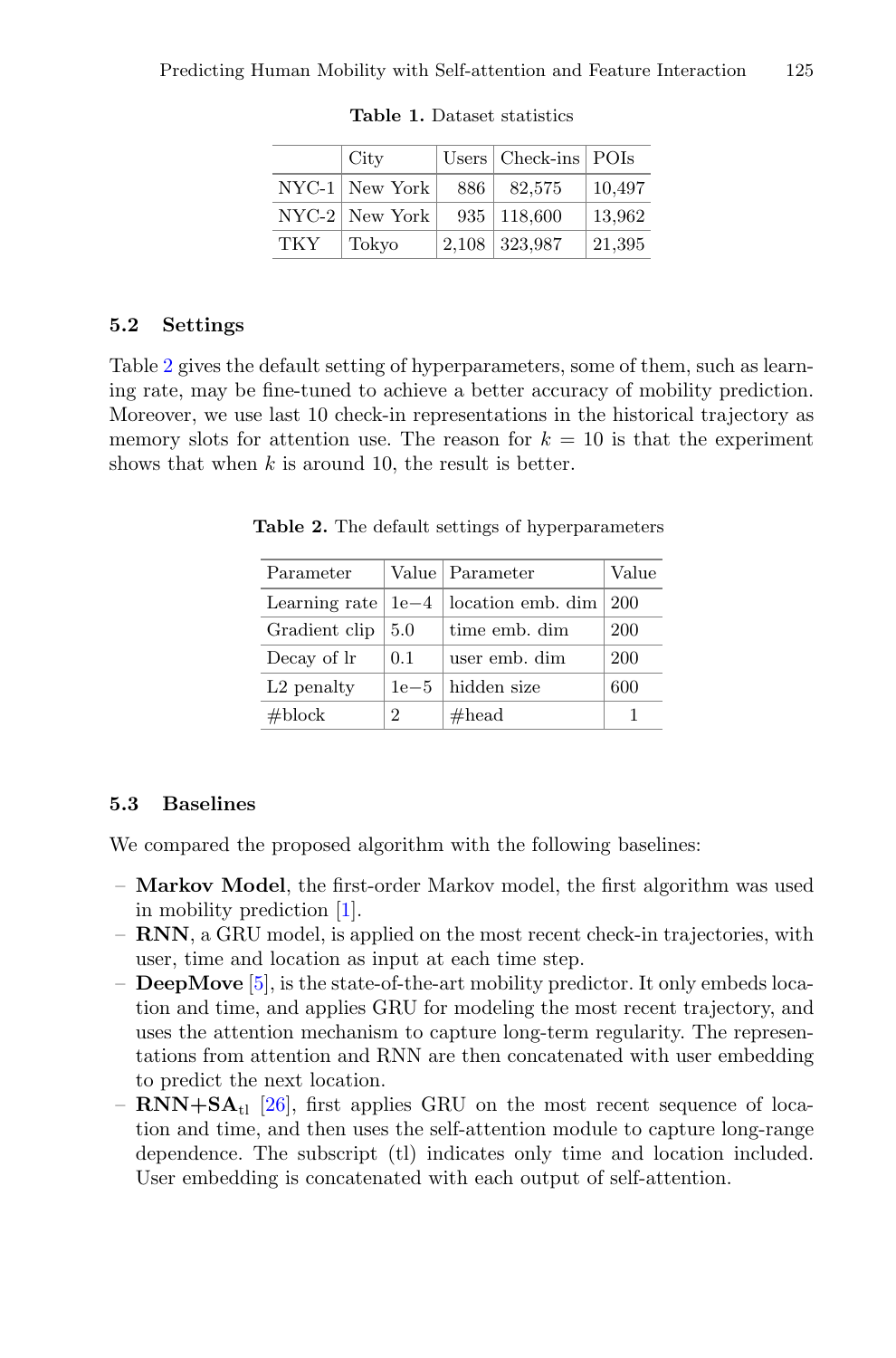- $-$  **SA**<sub>utl</sub>, a variant of MoveNet, which only model the most recent trajectory without feature interaction. The subscript indicates user, time and location included.
- $-$  **FI+SA**<sub>utl</sub>, a variant of MoveNet, which only model the most recent trajectory but feature interaction included.

#### **5.4 Comparison with Baselines**

<span id="page-9-0"></span>

|                   | $NYC-1$ |        | $NYC-2$ |        |        | TKY    |        |        |        |
|-------------------|---------|--------|---------|--------|--------|--------|--------|--------|--------|
|                   | Acc@1   | Acc@5  | Acc@10  | Acc@1  | Acc@5  | Acc@10 | Acc@1  | Acc@5  | Acc@10 |
| Markov            | 0.0820  | 0.1190 | 0.1212  | 0.1304 | 0.1976 | 0.2019 | 0.1255 | 0.1860 | 0.1900 |
| <b>RNN</b>        | 0.1453  | 0.2995 | 0.3466  | 0.1883 | 0.3728 | 0.4260 | 0.1259 | 0.2572 | 0.3067 |
| DeepMove          | 0.1322  | 0.2911 | 0.3419  | 0.1763 | 0.3702 | 0.4302 | 0.1451 | 0.2965 | 0.3547 |
| $RNN + SA_{t1}$   | 0.1446  | 0.3041 | 0.3495  | 0.1887 | 0.3902 | 0.4456 | 0.1158 | 0.2433 | 0.2915 |
| $SA_{ut1}$ (ours) | 0.1507  | 0.3213 | 0.3701  | 0.1966 | 0.4008 | 0.4574 | 0.1335 | 0.2683 | 0.3205 |
| $FI+SAut1$ (ours) | 0.1491  | 0.3303 | 0.3865  | 0.1976 | 0.4196 | 0.4856 | 0.1326 | 0.2711 | 0.3237 |
| MoveNet (ours)    | 0.1534  | 0.3318 | 0.3843  | 0.1972 | 0.4227 | 0.4888 | 0.1474 | 0.3100 | 0.3683 |

**Table 3.** The comparison results with baselines

We report the accuracy of the mobility predictor in terms of Acc $@1$ , Acc $@5$ and Acc@10, and show the results in Table [3.](#page-9-0) Acc@k means whether the top k items in the predicted result have the correct item. From this table, we have the following observations.

First, the proposed MoveNet outperforms the state-of-the-art predictor, i.e., DeepMove, by  $9.82\%$ ,  $10.91\%$  and  $9.95\%$  on average in terms of Acc $@1$ , Acc $@5$ and Acc@10. The Markov model is the worst of all, indicating the power of neural network sequential models.

Second, self-attention  $(SA_{ut})$  is better than RNN, the relative improvements are 4.72%, 6.37% and 6.22% on average in terms of Acc@1, Acc@5 and Acc@10. Placing self-attention on top of RNN can improve the accuracy of mobility predictor, but does not perform as well as the self-attention model.

Third, incorporating feature interaction modeling can lead to 2.85% and 3.87% improvements on average in terms of Acc@5 and Acc@10 by comparing  $FI+SA<sub>util</sub>$  with  $SA<sub>util</sub>$ . The self-attention model with feature interaction modeling even performs comparatively to MoveNet.

Finally, modeling long-term regularity can be beneficial, by comparing MoveNet with  $FI+SA_{utl}$  in the TKY dataset. However, improvements in the other two datasets are marginal.

#### **5.5 How to Use User Embedding**

In order to understand how to better incorporate user embedding, we evaluate two GRU models with the most recent trajectory in the NYC-2 dataset. The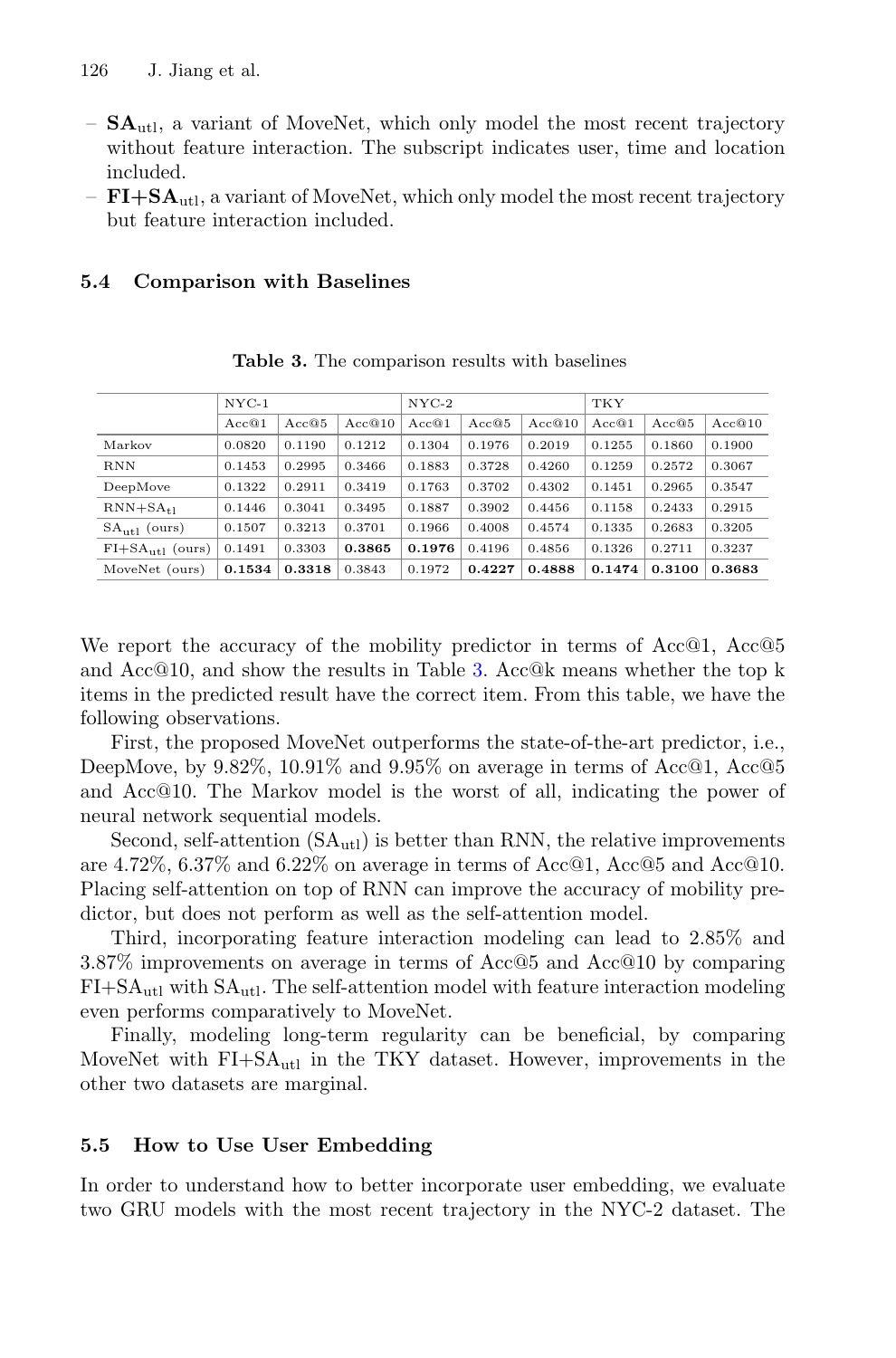first GRU model  $(U+GRU_{tl})$  takes location and time as input at each step, and concatenate the output of GRU at each step with user embedding for prediction. The second GRU model (GRU*utl*) takes user, time and location as input, and directly uses the output of GRU for prediction. We then report the Acc@1 and Acc@5 of these two GRUs with user embedding size varied. We can observe that  $GRU_{utl}$  is much better than  $U+GRU_{tl}$ . However, with the growing size of user embedding, the margin between them first increases and then decrease. Overall, we always suggest the second way to incorporate user embedding.



<span id="page-10-0"></span>**Fig. 2.** Accuracy comparison with check-in features

#### **5.6 When Long-Term Regularity Takes Effect**

We observe the long-term regularity is only useful in the TKY dataset. To understand when long-term regularity can take effect, we compare the predictability of mobility behavior [\[20](#page-13-3)] in these datasets and plot the distribution of predictability over popularity in Fig. [3.](#page-11-0) We can observe that in the TKY dataset much more users are highly-predictable  $(>0.71)$ . Predicting mobility for these users is more dependent on the long-term regularity. Also, the statistics show trajectory length in the TKY dataset is around 20% longer than that in the NYC-2 dataset. Therefore, the long-term regularity plays more important role in the TKY dataset.

#### **5.7 Sensitivity Analysis**

In natural language processing, the number of blocks and heads in the selfattention module is set to 6 and 8, respectively [\[23](#page-13-10)]. These settings may not the best choice for mobility predictor. To this end, we vary the number of blocks from 1 to 3 and the number of heads from 1 to 6 and report the results of evaluation in Table [4.](#page-11-1) We can make the following observations. First, 2 blocks are better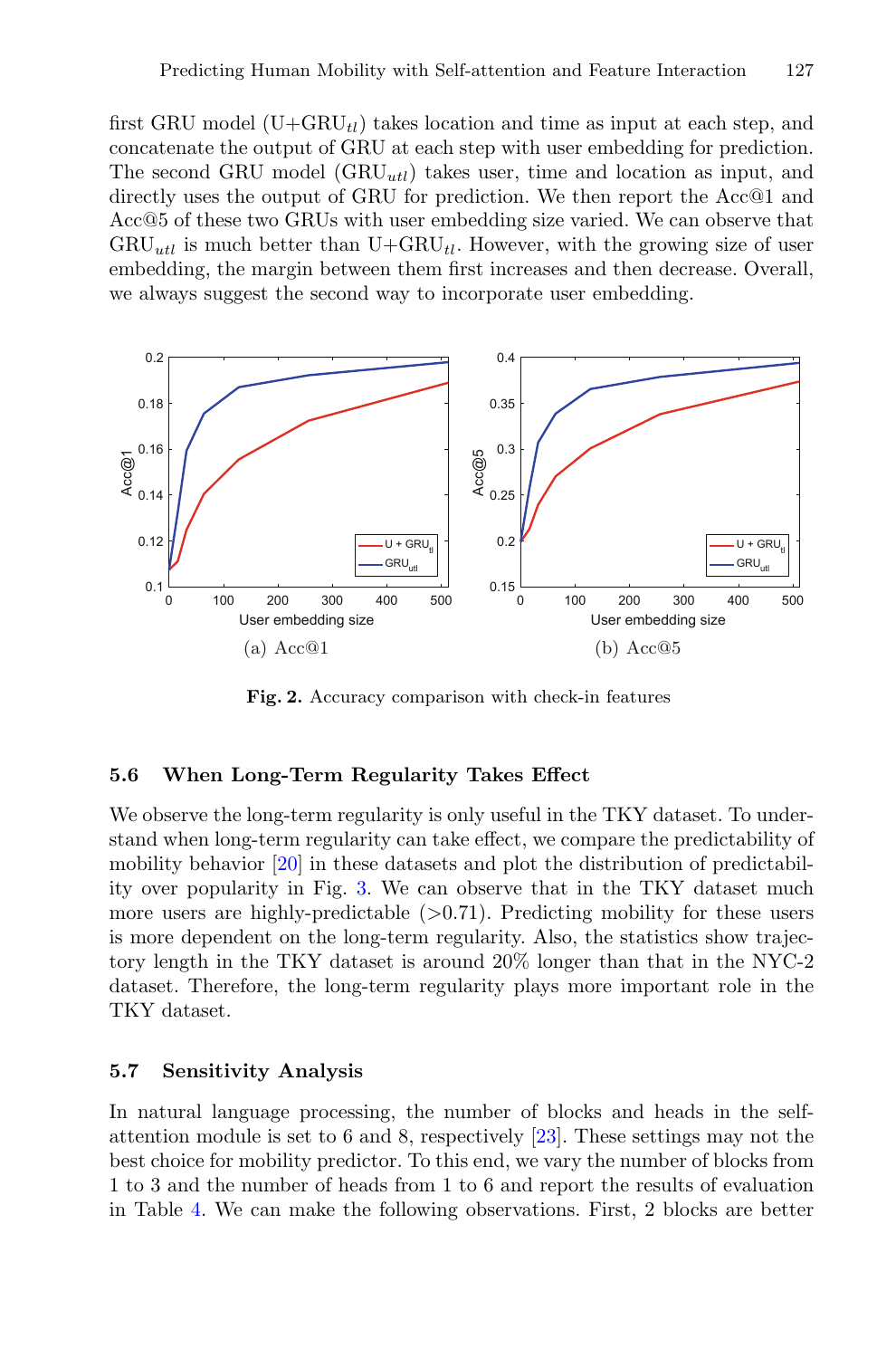

**Fig. 3.** Predictability of mobility behavior in the three datasets

<span id="page-11-0"></span>

<span id="page-11-2"></span>**Fig. 4.** Training efficiency comparison with baselines

in the NYC datasets, while in the TKY dataset the accuracy is dramatically degraded with the increasing number of blocks. Second, 1 head is better in the NYC datasets, and an increasing number of heads leads to accuracy degradation. However, in the TKY dataset, the better number of heads is 3. In other words, these two parameters should be fine-tuned from task to task, from dataset to dataset.

<span id="page-11-1"></span>**Table 4.** Acc $@5$  w.r.t the number of heads  $(\#H)$  and blocks  $(\#B)$ .

|                             | $#B$ NYC-1 NYC-2 TKY $#H$ NYC-1 NYC-2 TKY                                              |  |                                          |  |
|-----------------------------|----------------------------------------------------------------------------------------|--|------------------------------------------|--|
|                             | $\mid 0.3166 \mid 0.3889 \mid 0.2785 \mid 1 \quad \mid 0.3213 \mid 0.4008 \mid 0.2683$ |  |                                          |  |
| $\mathcal{D}_{\mathcal{L}}$ | $\mid 0.3213 \mid 0.4008 \mid 0.2683 \mid 3$                                           |  | $\mid 0.3060 \mid 0.3880 \mid 0.2787$    |  |
| 3                           | $\mid 0.3215 \mid 0.4001 \mid 0.0877 \mid 6$                                           |  | $\vert 0.3019 \vert 0.3882 \vert 0.2779$ |  |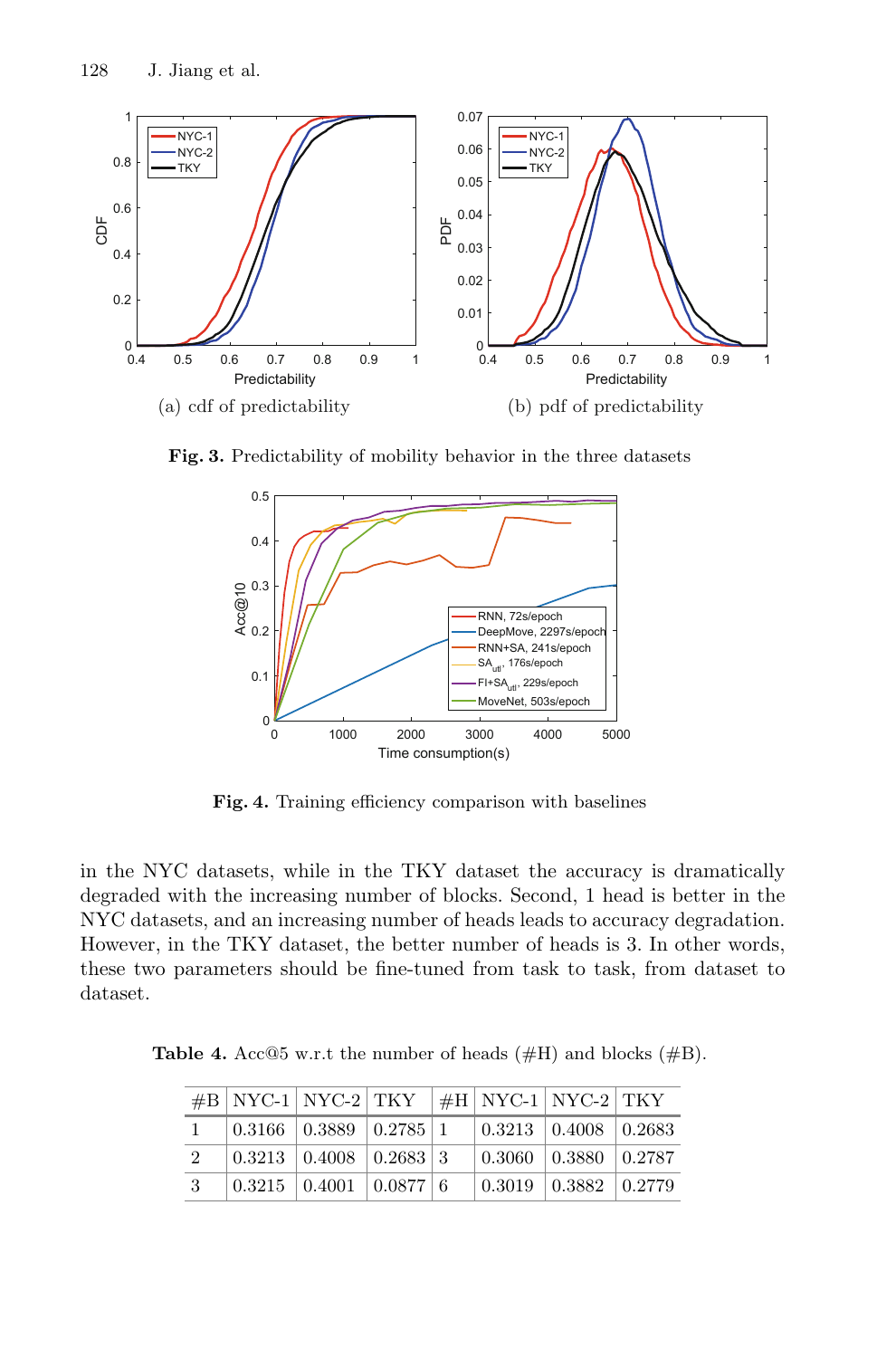#### **5.8 Training Efficiency Comparison**

Comparing MoveNet with DeepMove, we replace RNN with self-attention, so training efficiency can be significantly promoted due to the capacity of parallel computing. Therefore, we record time cost of training in each epoch and show the results in Fig. [4.](#page-11-2) We can observe that MoveNet is not only 4x faster in each epoch of training, but also converges faster than DeepMove. And we use the same training strategy as DeepMove, when the accuracy of two consecutive epochs is no longer improved, we will use a smaller learning rate to train from the previous best model and stop training when the learning rate is small enough.

### **6 Conclusion**

In this paper, we proposed MoveNet, a new mobility predictor, based on selfattention and feature interaction modeling. MoveNet is not only faster than the SOTA predictor in terms of empirical convergence and running time cost, but also outperform the competing baselines for mobility prediction according to evaluation with three real-world datasets.

**Acknowledgments.** This paper is partially supported by Municipal Program on Science and Technology Research Project of Wuhu City (No. 2019yf05) and the Fundamental Research Funds for the Central Universities.

# **References**

- <span id="page-12-0"></span>1. Ashbrook, D., Starner, T.: Learning significant locations and predicting user movement with GPS. In: Proceedings of ISWC 2002, pp. 101–108. IEEE (2002)
- <span id="page-12-6"></span>2. Chen, M., Liu, Y., Yu, X.: NLPMM: a next location predictor with Markov modeling. In: Tseng, V.S., Ho, T.B., Zhou, Z.-H., Chen, A.L.P., Kao, H.-Y. (eds.) PAKDD 2014. LNCS (LNAI), vol. 8444, pp. 186–197. Springer, Cham (2014). [https://doi.org/10.1007/978-3-319-06605-9](https://doi.org/10.1007/978-3-319-06605-9_16) 16
- <span id="page-12-2"></span>3. Chen, S.F., Goodman, J.: An empirical study of smoothing techniques for language modeling. In: Proceedings of ACL 1996, pp. 310–318. ACL (1996)
- <span id="page-12-3"></span>4. Cheng, C., Yang, H., Lyu, M.R., King, I.: Where you like to go next: successive point-of-interest recommendation. In: Proceedings of IJCAI 2013, pp. 2605–2611. AAAI Press (2013)
- <span id="page-12-5"></span>5. Feng, J., et al.: Deepmove: predicting human mobility with attentional recurrent networks. In: Proceedings of the 2018 World Wide Web Conference, pp. 1459–1468. International World Wide Web Conferences Steering Committee (2018)
- <span id="page-12-4"></span>6. Feng, S., Li, X., Zeng, Y., Cong, G., Chee, Y.M., Yuan, Q.: Personalized ranking metric embedding for next new poi recommendation. In: Proceedings of IJCAI 2015, pp. 2069–2075. AAAI Press (2015)
- <span id="page-12-1"></span>7. Gao, H., Tang, J., Liu, H.: Exploring social-historical ties on location-based social networks. In: Proceedings of ICWSM 2012 (2012)
- <span id="page-12-7"></span>8. Gao, H., Tang, J., Liu, H.: Mobile location prediction in spatio-temporal context. In: Proceedings of the Mobile Data Challenge at the 10th International Conference on Pervasive Computing (2012)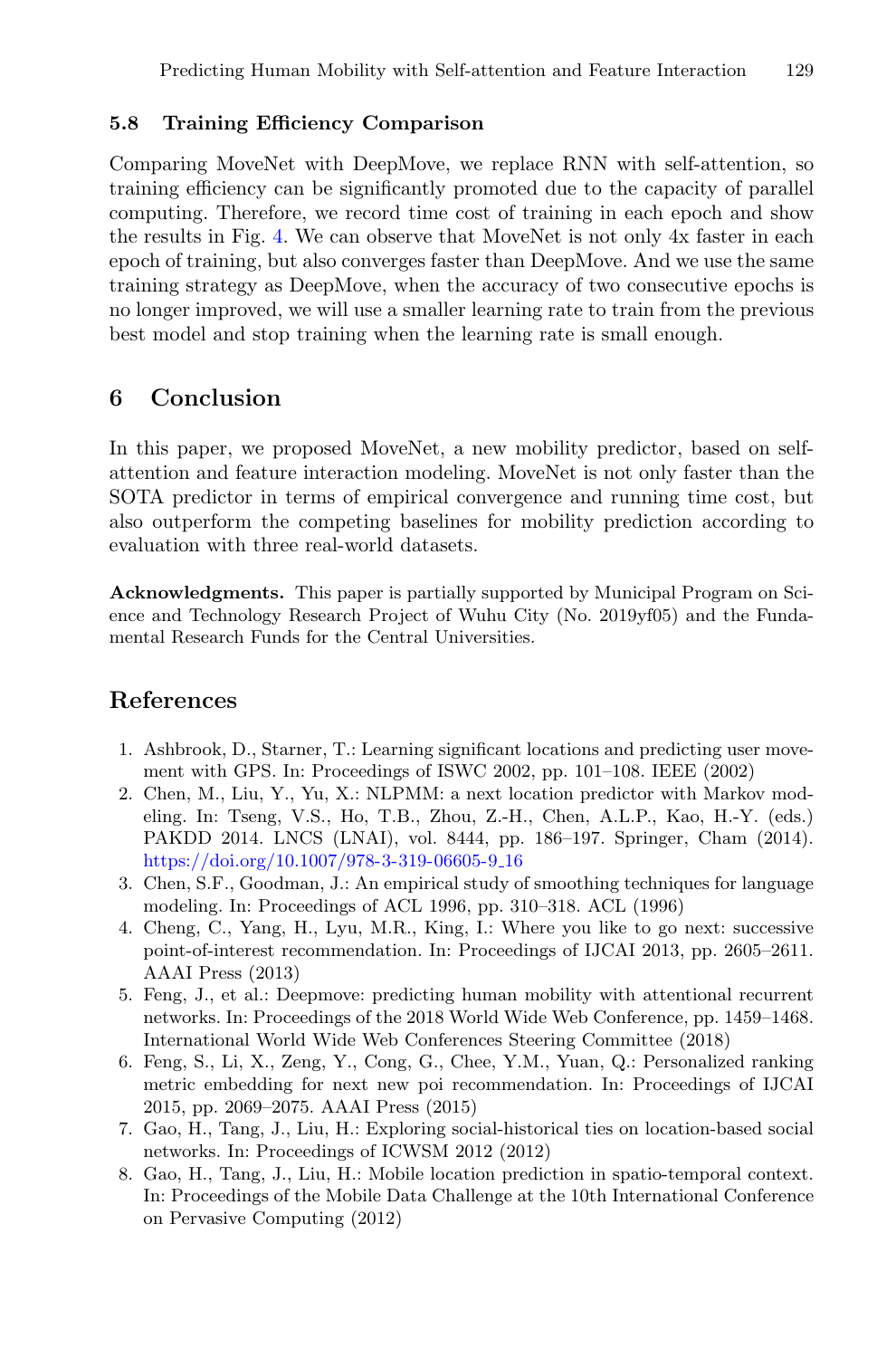- <span id="page-13-15"></span>9. Gao, Q., Zhou, F., Trajcevski, G., Zhang, K., Zhong, T., Zhang, F.: Predicting human mobility via variational attention. In: The World Wide Web Conference, pp. 2750–2756. ACM (2019)
- <span id="page-13-0"></span>10. Horner, M., O'Kelly, M.: Embedding economies of scale concepts for hub network design. J. Transp. Geogr. **9**(4), 255–265 (2001)
- <span id="page-13-2"></span>11. Hufnagel, L., Brockmann, D., Geisel, T.: Forecast and control of epidemics in a globalized world. Proc. Natl. Acad. Sci. U. S. A. **101**(42), 15124–15129 (2004)
- <span id="page-13-1"></span>12. Kitamura, R., Chen, C., Pendyala, R., Narayanan, R.: Micro-simulation of daily activity-travel patterns for travel demand forecasting. Transportation **27**(1), 25–51 (2000)
- <span id="page-13-4"></span>13. Lian, D., Xie, X., Zheng, V.W., Yuan, N.J., Zhang, F., Chen, E.: CEPR: a collaborative exploration and periodically returning model for location prediction. ACM Trans. Intell. Syst. Technol. **6**(1), 1–27 (2015)
- <span id="page-13-8"></span>14. Lian, D., Zhao, C., Xie, X., Sun, G., Chen, E., Rui, Y.: GEOMF: joint geographical modeling and matrix factorization for point-of-interest recommendation. In: Proceedings of KDD 2014, pp. 831–840. ACM (2014)
- <span id="page-13-7"></span>15. Lian, D., Zhu, Y., Xie, X., Chen, E.: Analyzing location predictability on locationbased social networks. In: Tseng, V.S., Ho, T.B., Zhou, Z.-H., Chen, A.L.P., Kao, H.-Y. (eds.) PAKDD 2014. LNCS (LNAI), vol. 8443, pp. 102–113. Springer, Cham (2014). [https://doi.org/10.1007/978-3-319-06608-0](https://doi.org/10.1007/978-3-319-06608-0_9) 9
- <span id="page-13-11"></span>16. Lian, J., Zhou, X., Zhang, F., Chen, Z., Xie, X., Sun, G.: xDeepFM: combining explicit and implicit feature interactions for recommender systems. In: Proceedings of KDD 2018, pp. 1754–1763. ACM (2018)
- <span id="page-13-13"></span>17. Mathew, W., Raposo, R., Martins, B.: Predicting future locations with hidden Markov models. In: Proceedings of the 2012 ACM Conference on Ubiquitous Computing, pp. 911–918. ACM (2012)
- <span id="page-13-5"></span>18. Monreale, A., Pinelli, F., Trasarti, R., Giannotti, F.: Wherenext: a location predictor on trajectory pattern mining. In: Proceedings of KDD 2009, pp. 637–646. ACM (2009)
- <span id="page-13-14"></span>19. Noulas, A., Scellato, S., Lathia, N., Mascolo, C.: Mining user mobility features for next place prediction in location-based services. In: Proceedings of ICDM 2012, pp. 1038–1043. IEEE (2012)
- <span id="page-13-3"></span>20. Song, C., Qu, Z., Blumm, N., Barab´asi, A.: Limits of predictability in human mobility. Science **327**(5968), 1018–1021 (2010)
- <span id="page-13-12"></span>21. Song, L., Kotz, D., Jain, R., He, X.: Evaluating location predictors with extensive Wi-Fi mobility data. In: Proceedings of INFOCOM 2004, vol. 2, pp. 1414–1424. IEEE (2004)
- <span id="page-13-6"></span>22. Teh, Y.W.: A hierarchical Bayesian language model based on Pitman-Yor processes. In: Proceedings of ACL 2006, pp. 985–992. ACL (2006)
- <span id="page-13-10"></span>23. Vaswani, A., et al.: Attention is all you need. In: Advances in Neural Information Processing Systems, pp. 5998–6008 (2017)
- <span id="page-13-9"></span>24. Yang, C., Sun, M., Zhao, W.X., Liu, Z., Chang, E.Y.: A neural network approach to jointly modeling social networks and mobile trajectories. ACM Trans. Inf. Syst. (TOIS) **35**(4), 36 (2017)
- <span id="page-13-16"></span>25. Yang, D., Zhang, D., Zheng, V.W., Yu, Z.: Modeling user activity preference by leveraging user spatial temporal characteristics in LBSNs. IEEE Trans. Syst. Man Cybern.: Syst. **45**(1), 129–142 (2014)
- <span id="page-13-17"></span>26. Zeng, J., He, X., Tang, H., Wen, J.: A next location predicting approach based on a recurrent neural network and self-attention. In: Wang, X., Gao, H., Iqbal, M., Min, G. (eds.) CollaborateCom 2019. LNICST, vol. 292, pp. 309–322. Springer, Cham (2019). [https://doi.org/10.1007/978-3-030-30146-0](https://doi.org/10.1007/978-3-030-30146-0_21).21